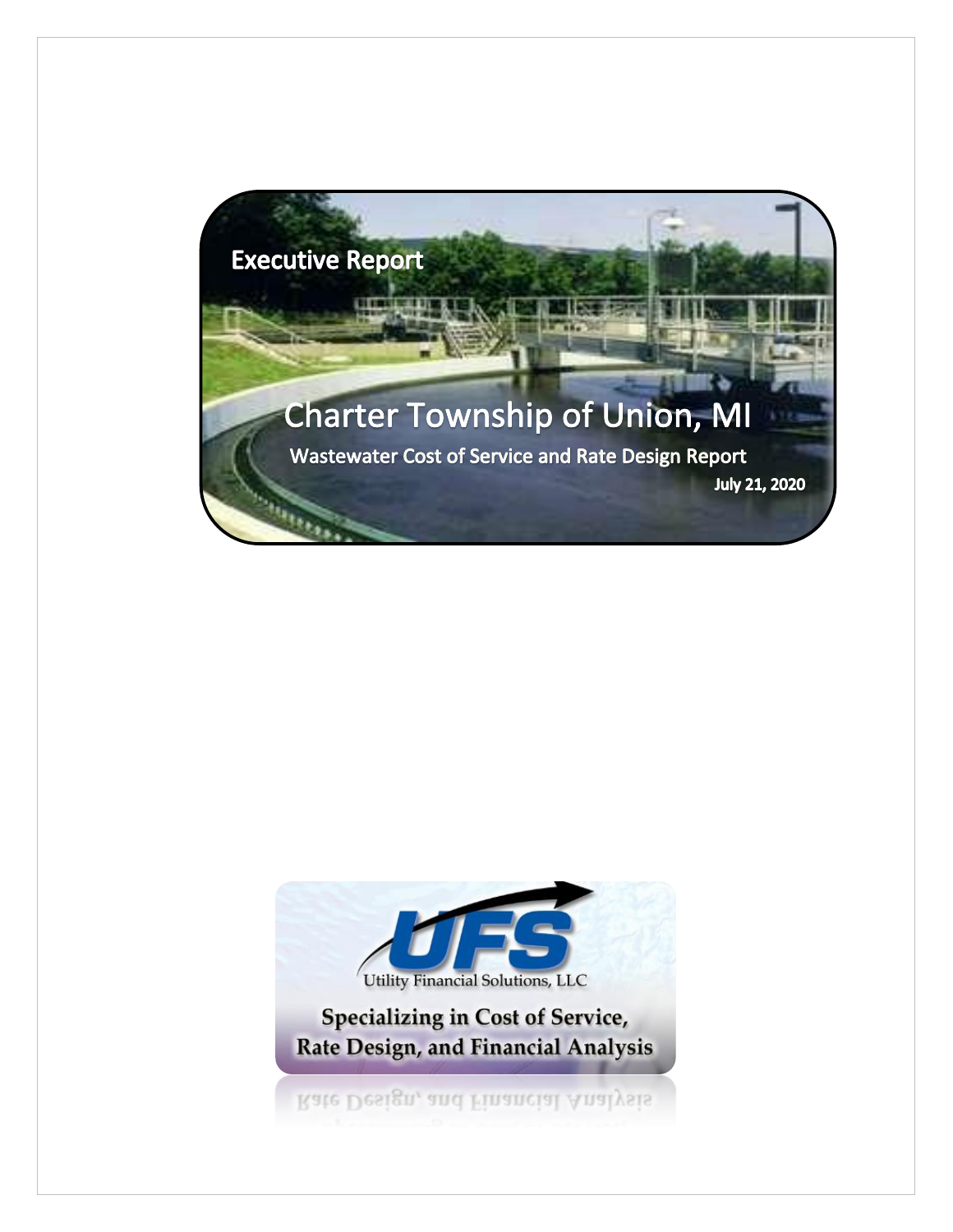

| <b>Executive Summary</b>             | Page           |
|--------------------------------------|----------------|
| Introduction                         | $\overline{2}$ |
| <b>Wastewater Operation</b>          |                |
| <b>Utility Revenue Requirements</b>  | 3              |
| <b>Revenue Forecast</b>              | 7              |
| <b>Summary of Financial Position</b> | 8              |
| <b>Projected Rate Track</b>          | 9              |
| <b>Cost of Service Results</b>       | 10             |
| <b>Findings</b>                      | 12             |
| <b>Proposed Rate Design</b>          | 13             |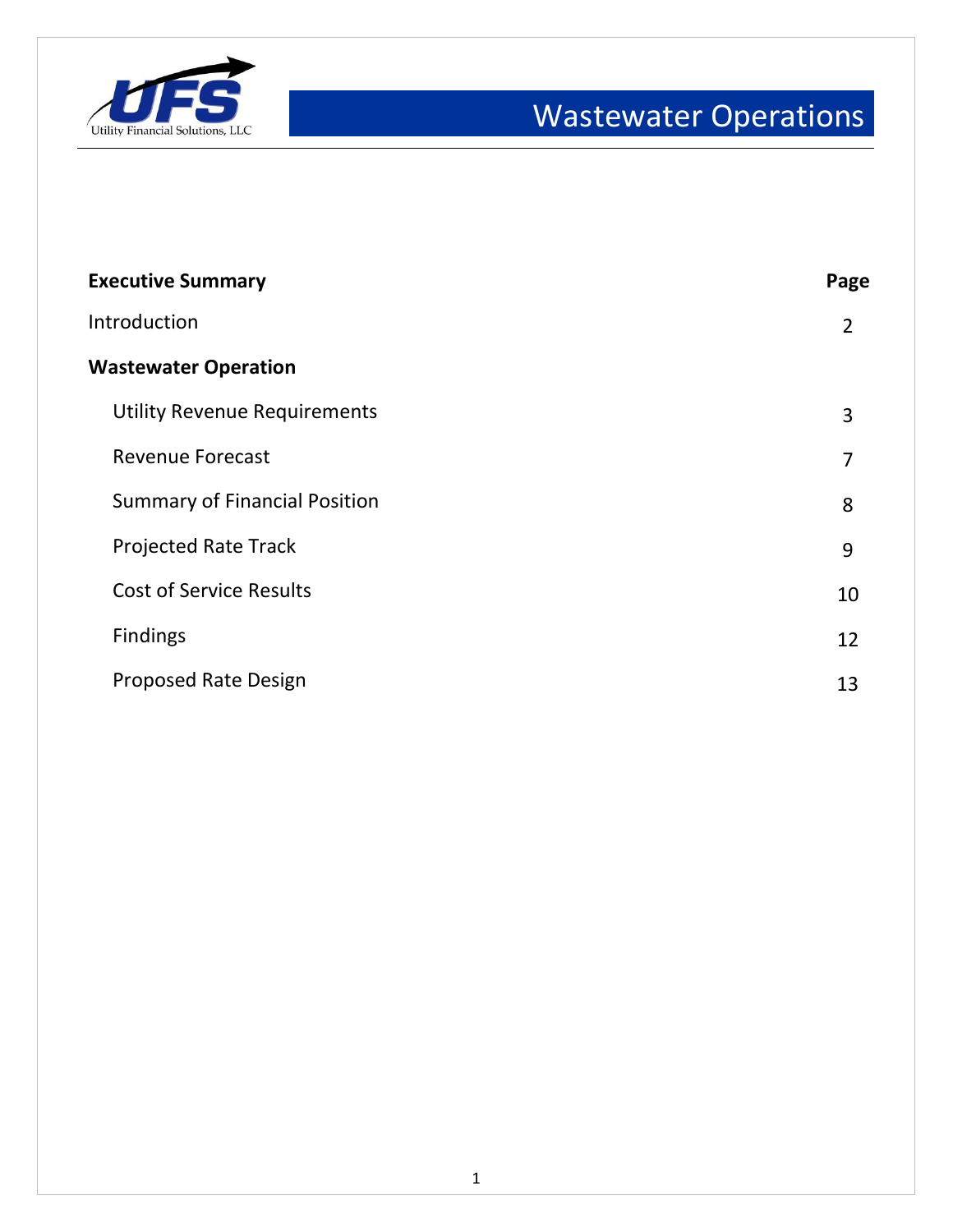

July 21, 2020

Kim Smith Charter Township of Union Department of Public Services 5228 South Isabella Road Mt Pleasant, MI 48858

Dear Ms. Smith,

We are pleased to present this executive summary report for a cost of service, financial projection and rate design study completed for the Charter Township of Union wastewater utility. This report was prepared to provide the utility with a comprehensive examination of its existing financials by an outside party.

The specific purposes of this long-term financial projection and rate study are:

- 1) Determine the wastewater utility's revenue requirements for 2021
- 2) Project rate adjustments needed to meet targeted revenue requirements
- 3) Determine the cost to serve retail customers
- 4) Develop one-year of retail rates

This report includes results of the cost of service, financial projection, and identifies future rate adjustments for the wastewater operation. Specific findings included in this report are:

- 1) Rate adjustments that are based on the utility's ability to work toward three factors listed below:
	- Debt Coverage Ratio
	- Minimum Cash Reserves
	- Optimal Operating Income
- 2) Rate adjustments are designed to work toward cost of service results.

This report is intended for information and use by management and the Board of Directors for purposes stated above and is not intended to be used by anyone except the specified parties.

Sincerely,

*Dawn Lund*

Utility Financial Solutions, LLC Dawn Lund, Vice-President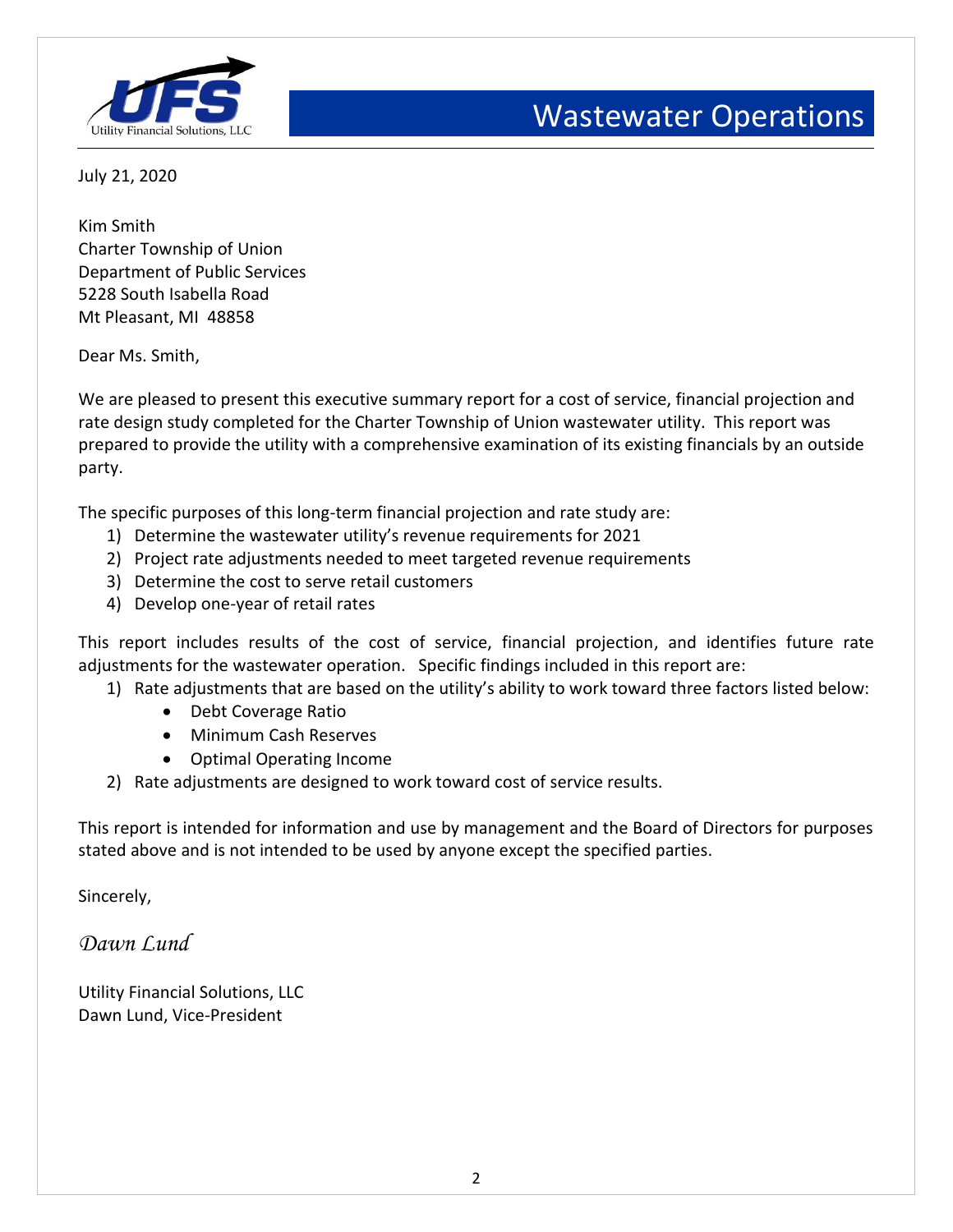

### **UTILITY REVENUE REQUIREMENTS FOR 2021-2025**

To determine revenue requirements, the revenues and expenses for Fiscal Year 2019 and Budget 2020 were analyzed, with adjustments made to reflect projected operating characteristics. **The projected financial statements are for cost of service purposes only.** 

Table 1 is the projected financial statement for the wastewater utility from 2021-2025 without any rate changes. Operating income for 2021 is projected at \$110,632 and decreases throughout the projection period to a loss of (\$170,585) by 2025. The cash generated from operations is projected to decline from \$1.5 million to \$24,450. The debt coverage ratio improves starting in 2022 due to a portion or the debt being paid off.

#### **Table 1 – Financial Projection Summary (without Rate Adjustments)**

| <b>Fiscal</b><br>Year            | Projected<br>Rate<br><b>Adjustments</b> | Projected<br><b>Revenues</b> | <b>Projected</b><br><b>Expenses</b> |          | <b>Adjusted</b><br>Operating<br><b>Income</b> | Projected<br>Cash<br><b>Balances</b> | Capital<br><b>Improvements</b> | <b>Bond Issues</b> | <b>Debt</b><br>Coverage<br>Ratio |
|----------------------------------|-----------------------------------------|------------------------------|-------------------------------------|----------|-----------------------------------------------|--------------------------------------|--------------------------------|--------------------|----------------------------------|
| 2021                             | $0.00\%$                                | 2,448,937                    | 2,338,306                           |          | 110,632                                       | 1,552,795                            | 1,311,250                      | ٠                  | 1.37                             |
| 2022                             | $0.00\%$                                | 2,448,937                    | 2,412,516                           |          | 36,421                                        | 1,165,189                            | 996,250                        |                    | 3.47                             |
| 2023                             | $0.00\%$                                | 2,448,937                    | 2,481,476                           |          | (32, 539)                                     | 829,655                              | 900,000                        |                    | 3.29                             |
| 2024                             | $0.00\%$                                | 2,448,937                    | 2,549,984                           |          | (101, 047)                                    | 450,546                              | 900.000                        |                    | 3.12                             |
| 2025                             | $0.00\%$                                | 2,448,937                    | 2,619,523                           |          | (170, 585)                                    | 24,450                               | 900,000                        |                    | 2.92                             |
| Target in 2021<br>Target in 2025 |                                         |                              |                                     | \$<br>\$ | 872,878<br>969,603                            |                                      |                                |                    |                                  |
|                                  | Minimum Target 2021                     |                              |                                     |          |                                               | \$1,151,667                          |                                |                    | 1.45                             |
|                                  | Minimum Target 2025                     |                              |                                     |          |                                               | \$1,229,176                          |                                |                    | 1.45                             |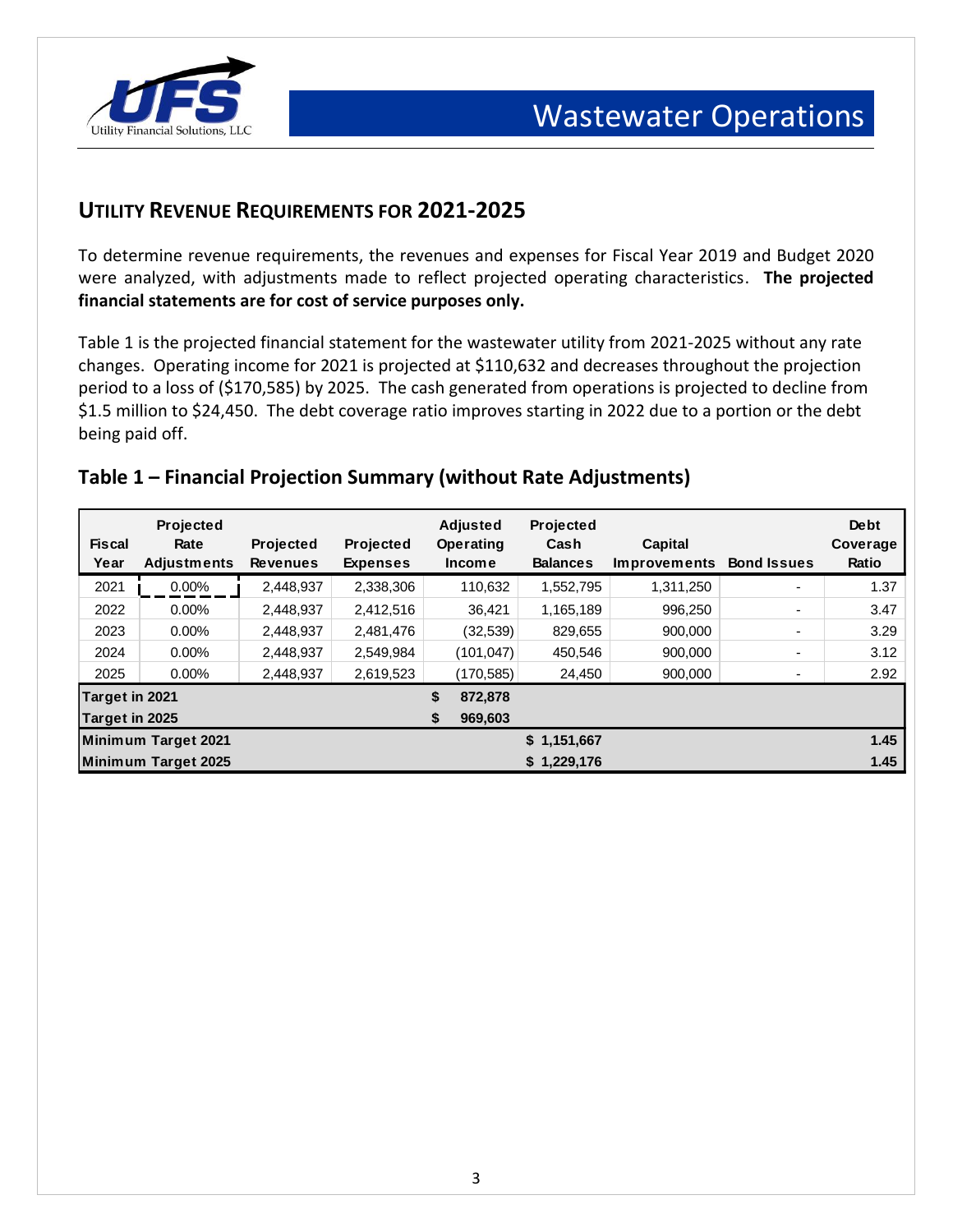

#### **DEVELOPMENT OF FINANCIAL TARGETS**

When evaluating rates to charge customers, three factors must be considered:

- 1. Debt Coverage Ratio
- 2. Minimum Cash Reserves
- 3. Optimal Net Income

Each of these factors is discussed below:

**Debt Coverage Ratio -** Table 2 is the projected debt coverage ratios with capital additions as provided by the utility. The minimum debt coverage ratio was established at 1.45. The current bonds are revenue bonds with a 1.25 requirement ratio. However, a 1.45 coverage ratio will help achieve the following:

- Helps to ensure the ratio will be met in years when sales are low due to cold/wet summers or loss of a major customer(s).
- Obtain higher bond rating and lower interest costs if revenue bonds are sold in the future.

#### **Table 2 - Projected Debt Coverage Ratio (without Rate Adjustments)**

| Debt Coverage Ratio                       |   | Projected<br>2021 |    | Projected<br>2022 | Projected<br>2023 |           |     | Projected<br>2024 |   | Projected<br>2025 |
|-------------------------------------------|---|-------------------|----|-------------------|-------------------|-----------|-----|-------------------|---|-------------------|
| Add Net Income                            | S | $(17, 755)$ \$    |    | $(91, 700)$ \$    |                   | (161,608) | \$  | $(230, 456)$ \$   |   | (300, 716)        |
| Add Depreciation Expense                  |   | 768,381           |    | 803, 343          |                   | 832,074   |     | 859, 347          |   | 886,620           |
| Add Interest Expense                      |   | 154,561           |    | 143,649           |                   | 140.721   |     | 137,706           |   | 134,636           |
| Cash Available for Debt Service           |   | 905.187           | \$ | 855,293           | \$                | 811, 187  | \$. | 766,597           | S | 720,540           |
| Debt Principal and Interest               |   | 658,561           | \$ | 246,649           | S                 | 246,721   |     | 245,706           | S | 246,636           |
| Projected Debt Coverage Ratio (Covenants) |   | 1.37              |    | 3.47              |                   | 3.29      |     | 3.12              |   | 2.92              |
| Minimum Debt Coverage Ratio               |   | 1.45              |    | 1.45              |                   | 1.45      |     | 1.45              |   | 1.45              |

**Debt Coverage Ratio improves in 2022 due to debt being paid off.**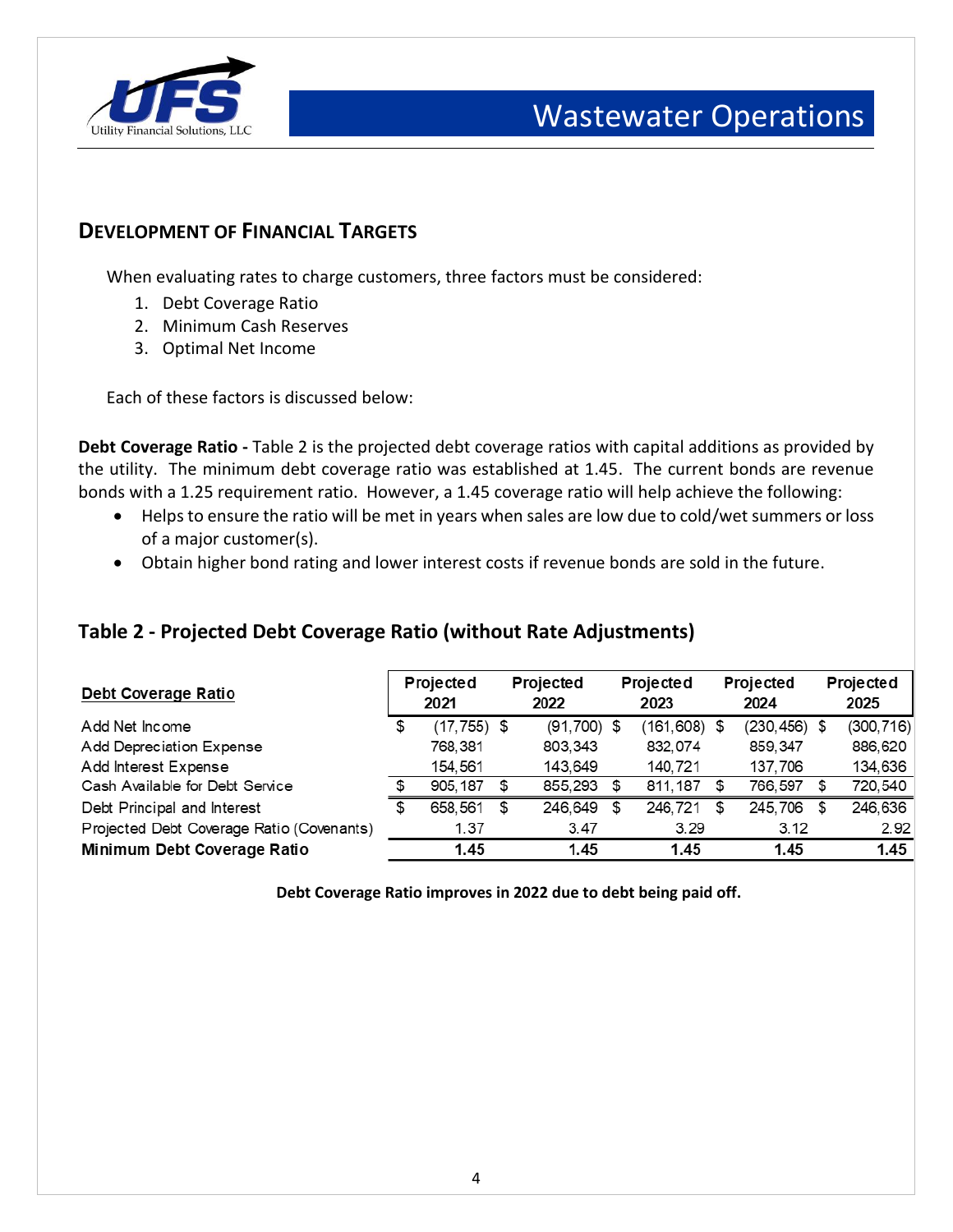

**Minimum Cash Reserve Target** – Table 3 is the minimum level of cash reserves required to help ensure timely replacement of assets and to provide financial stability of the wastewater utility. The methodology used to establish this minimum is based on certain assumptions related to a percentage of Operation & Maintenance expense, historical rate base, current debt service and capital improvements to be kept in cash reserves. Minimum cash reserve attempts to quantify the minimum amount of cash the utility should keep in reserve and is considered at critical levels if cash approaches this minimum.

Actual cash reserves may vary substantially above the minimum and is dependent on the life cycle of assets that are currently in service. If a minimum cash reserve policy is established, and the utility's cash balance falls below the established amount, it should require the Board to take action to rebuild cash. The typical action includes a rate increase or the consideration of a bond issuance. Based on these assumptions, the Charter Township of Union should maintain a minimum of \$1.2 million in cash reserves.

### **Table 3 – Minimum Cash Reserves**

| <b>Minimum Cash Reserve Levels</b>                    | Projected<br>2021 | Projected<br>2022 | Projected<br>2023 | Projected<br>2024 | Projected<br>2025 |
|-------------------------------------------------------|-------------------|-------------------|-------------------|-------------------|-------------------|
| Operation & Maintenance Less Depreciation Expense     | .569,924<br>S     | 1,609,173<br>S    | .649,402<br>S     | 1,690,637<br>S.   | 1,732,903<br>SS.  |
| <b>Historical Rate Base</b>                           | 31,223,691        | 32,219,941        | 33.119.941        | 34,019,941        | 34,919,941        |
| Current Portion of Debt Service Reserve               | 246.649           | 246.721           | 245.706           | 246.636           | 246.451           |
| Five Year Capital Improvements - Net of bond proceeds | 1.001.500         | 1,001,500         | 1,001,500         | 1,001,500         | 1,001,500         |
| <b>Minimum Cash Reserve Levels</b>                    |                   |                   |                   |                   |                   |
| Operation & Maintenance Less Depreciation Expense     | 25.0%             | 25.0%             | 25.0%             | 25.0%             | 25.0%             |
| <b>Historical Rate Base</b>                           | 1%                | $1\%$             | 1%                | $1\%$             | $1\%$             |
| Current Portion of Debt Service Reserve               | 100%              | 100%              | 100%              | 100%              | 100%              |
| Five Year Capital Improvements - Net of bond proceeds | 20%               | 20%               | 20%               | 20%               | 20%               |

|                                                       | Percent<br><b>Allocated</b> |   | Projected<br>2021 | Projected<br>2022 |           |  | Projected<br>2023 | Projected<br>2024 | Projected<br>2025 |          |  |
|-------------------------------------------------------|-----------------------------|---|-------------------|-------------------|-----------|--|-------------------|-------------------|-------------------|----------|--|
| Operation & Maintenance Less Depreciation Expense     | 25%                         | S | 392.481           |                   | 402.293   |  | 412.350           | 422.659           |                   | 433.226  |  |
| <b>Historical Rate Base</b>                           | 1%                          |   | 312.237           |                   | 322.199   |  | 331.199           | 340.199           |                   | 349.199  |  |
| <b>Current Portion of Debt Service Reserve</b>        | 100%                        |   | 246.649           |                   | 246.649   |  | 245.706           | 246.636           |                   | 246.451  |  |
| Five Year Capital Improvements - Net of bond proceeds | 20%                         |   | 200,300           |                   | 200.300   |  | 200.300           | 200.300           |                   | 200,300  |  |
| Recommended Minimum Cash Reserve Levels               |                             |   | 1.151.667         |                   | 1.171.442 |  | 1.189.556         | 1.209.795         |                   | .229.176 |  |
| <b>Projected Cash Reserves</b>                        |                             |   | 1,552,795         |                   | 1.165.189 |  | 829.655           | 450.546           |                   | 24.450   |  |

**Cash reserves are below minimum targets starting in 2022.**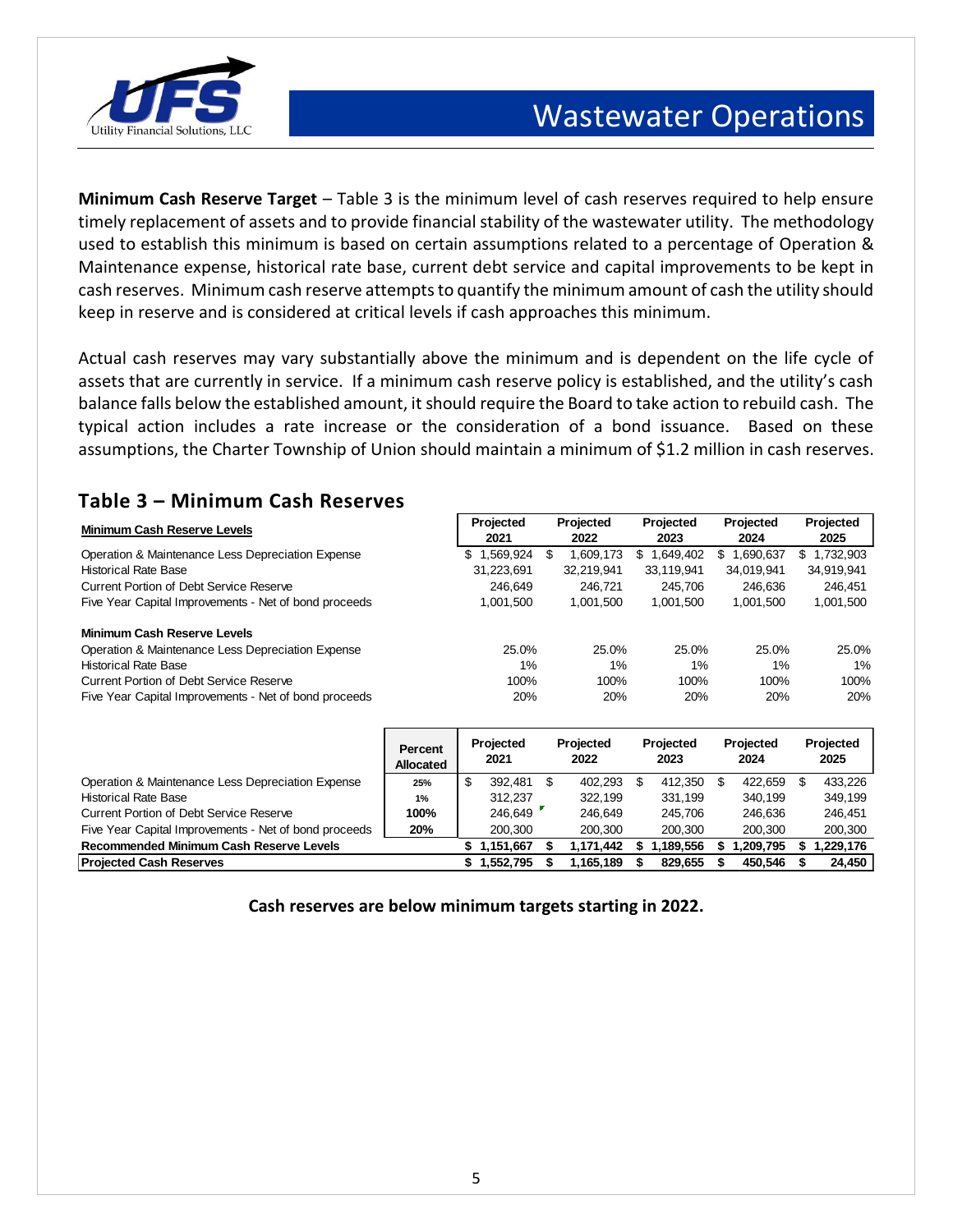

**Optimal operating income targets** - The optimal target for setting rates is the establishment of a target operating income to help ensure the following:

- **1)** Funding of Interest Expense on the outstanding principal on debt. Interest expense is below the operating income line and needs to be recouped through the operating income balance.
- **2)** Funding of the inflationary increase on the assets invested in the system. The inflation on the replacement of assets invested in the utility should be recouped through the Operating Income
- **3)** Adequate rate of return on investment to help ensure current customers are paying their fair share of the use of the infrastructure and not deferring the charge to future generations.

As improvements are made to the system, the optimal operating income target will increase unless annual depreciation expense is greater than yearly capital improvements. The target established for 2021 is \$872,878 and increases to \$969,603 in 2025. This equates to approximately a 5.0% rate of return. The system is projected to operate at a loss by 2023.

### **Table 4 - Optimal Operating Income Targets Compared to Projected**

|                                            | <b>Percent</b><br><b>Allocated</b> | <b>Projected</b><br>2021 | <b>Projected</b><br>2022 | <b>Projected</b><br>2023 | <b>Projected</b><br>2024 | <b>Projected</b><br>2025 |
|--------------------------------------------|------------------------------------|--------------------------|--------------------------|--------------------------|--------------------------|--------------------------|
| Outstanding Principal on Debt              | 3.1%                               | 154.561                  | 143.649                  | 140.721                  | 137.706                  | 134,636                  |
| <b>System Equity</b>                       | 5.6%                               | 718.317                  | 750.158                  | 778.348                  | 806.575                  | 834.967                  |
| <b>Target Operating Income</b>             |                                    | 872.878                  | 893.807                  | 919.069                  | 944.281                  | 969.603                  |
| <b>Projected Adjusted Operating Income</b> |                                    | 110.632                  | 36.421                   | $(32, 539)$ \$           | $(101, 047)$ \$          | (170, 585)               |
| Rate of Return in %                        |                                    | 4.9%                     | 4.9%                     | 5.0%                     | 5.2%                     | 5.3%                     |

**Operating Income is not being met throughout the projection period.**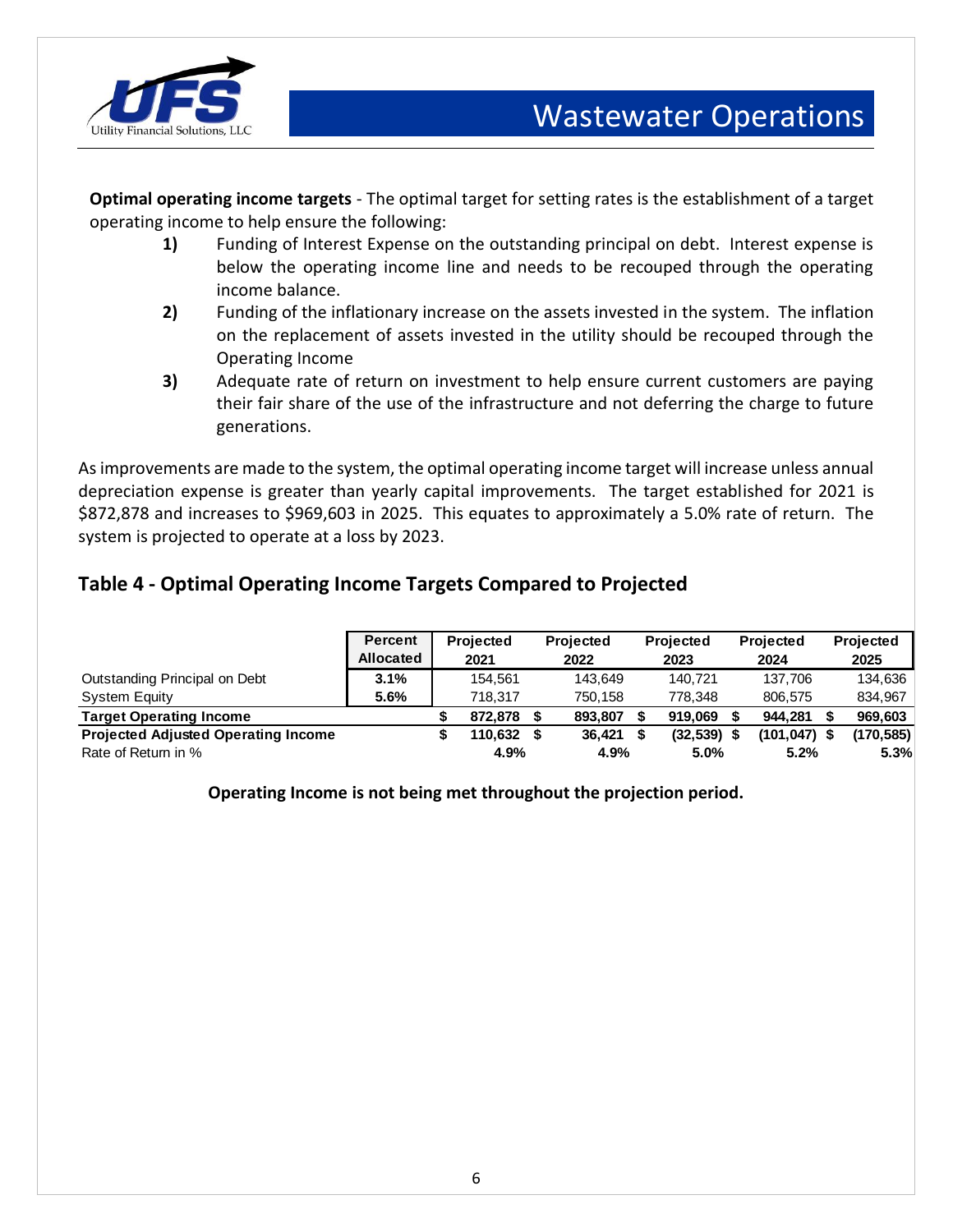

### **REVENUE FORECAST**

Sales were projected and adjusted for known or anticipated changes in customer usage and a growth for the projection period. Below are projections of billed units, REUs and number of customers for 2021.

#### **TABLE 5 – PROJECTED BILLED UNITS**

| <b>Meter Size</b>    | Projected 2021<br><b>Yearly Million</b><br><b>Gallons</b> |
|----------------------|-----------------------------------------------------------|
| ALL                  | 417,110                                                   |
| <b>Total Gallons</b> | 417,110                                                   |

#### **TABLE 6 – REUS**

|             | Projected<br>2021 |
|-------------|-------------------|
| Projected   |                   |
| Number of   |                   |
| <b>REUS</b> | 6297              |

#### **TABLE 6B – PROJECTED NUMBER OF CUSTOMERS**

| <b>Meter Size</b> | Projected<br>2021<br>Number of<br><b>Customers</b> |
|-------------------|----------------------------------------------------|
| 5/8"              | 1,390                                              |
| 3/4"              |                                                    |
| 1"                | 185                                                |
| 1.5"              | 10                                                 |
| 2"                | 139                                                |
| 3"                | 6                                                  |
| 4"                | 5                                                  |
| 6"                | $\overline{2}$                                     |
| ጸ"                | 10                                                 |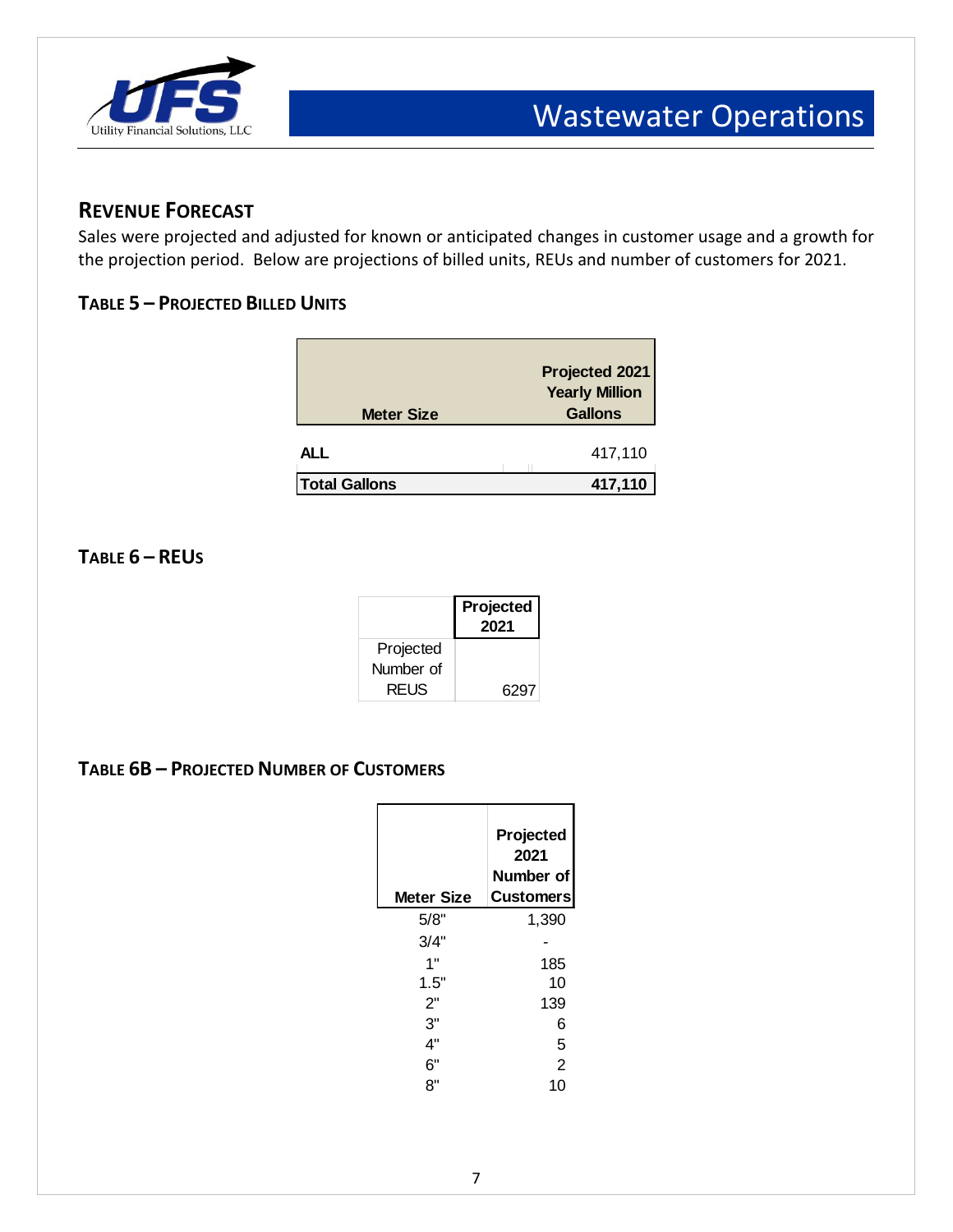

#### **SUMMARY OF FINANCIAL POSITION**

#### **Revenue Requirement and COS Rate Adjustment**

To maintain the financial health and work toward operating income targets, a series of rate adjustments from 2021-2025 should be considered.

Operating income of \$110,632 is projected for 2021 and below the targeted operating income of \$872,878 without rate adjustments. Cash reserves are projected at \$1.5 million in 2021 and declines to \$24,450 in 2025. Table 7 is a financial projection summary without rate adjustments.

#### **Table 7 – Financial Projection Summary (without Rate Adjustments)**

| <b>Fiscal</b><br>Year | <b>Projected</b><br>Rate<br><b>Adjustments</b> | <b>Projected</b><br><b>Revenues</b> | Projected<br><b>Expenses</b> | <b>Adjusted</b><br><b>Operating</b><br><b>Income</b> | <b>Projected</b><br>Cash<br><b>Balances</b> | <b>Capital</b><br><b>Improvements</b> | <b>Bond Issues</b>       | <b>Debt</b><br>Coverage<br>Ratio |
|-----------------------|------------------------------------------------|-------------------------------------|------------------------------|------------------------------------------------------|---------------------------------------------|---------------------------------------|--------------------------|----------------------------------|
| 2021                  | 0.00%                                          | 2,448,937                           | 2,338,306                    | 110,632                                              | 1,552,795                                   | 1,311,250                             | ۰.                       | 1.37                             |
| 2022                  | $0.00\%$                                       | 2,448,937                           | 2,412,516                    | 36.421                                               | 1,165,189                                   | 996,250                               |                          | 3.47                             |
| 2023                  | $0.00\%$                                       | 2,448,937                           | 2,481,476                    | (32, 539)                                            | 829.655                                     | 900,000                               |                          | 3.29                             |
| 2024                  | $0.00\%$                                       | 2,448,937                           | 2,549,984                    | (101, 047)                                           | 450,546                                     | 900,000                               | $\overline{\phantom{0}}$ | 3.12                             |
| 2025                  | $0.00\%$                                       | 2,448,937                           | 2,619,523                    | (170, 585)                                           | 24,450                                      | 900,000                               |                          | 2.92                             |
| Target in 2021        |                                                |                                     |                              | \$<br>872,878                                        |                                             |                                       |                          |                                  |
| Target in 2025        |                                                |                                     |                              | \$<br>969,603                                        |                                             |                                       |                          |                                  |
|                       | Minimum Target 2021                            |                                     |                              |                                                      | \$1,151,667                                 |                                       |                          | 1.45                             |
|                       | Minimum Target 2025                            |                                     |                              |                                                      | \$1,229,176                                 |                                       |                          | 1.45                             |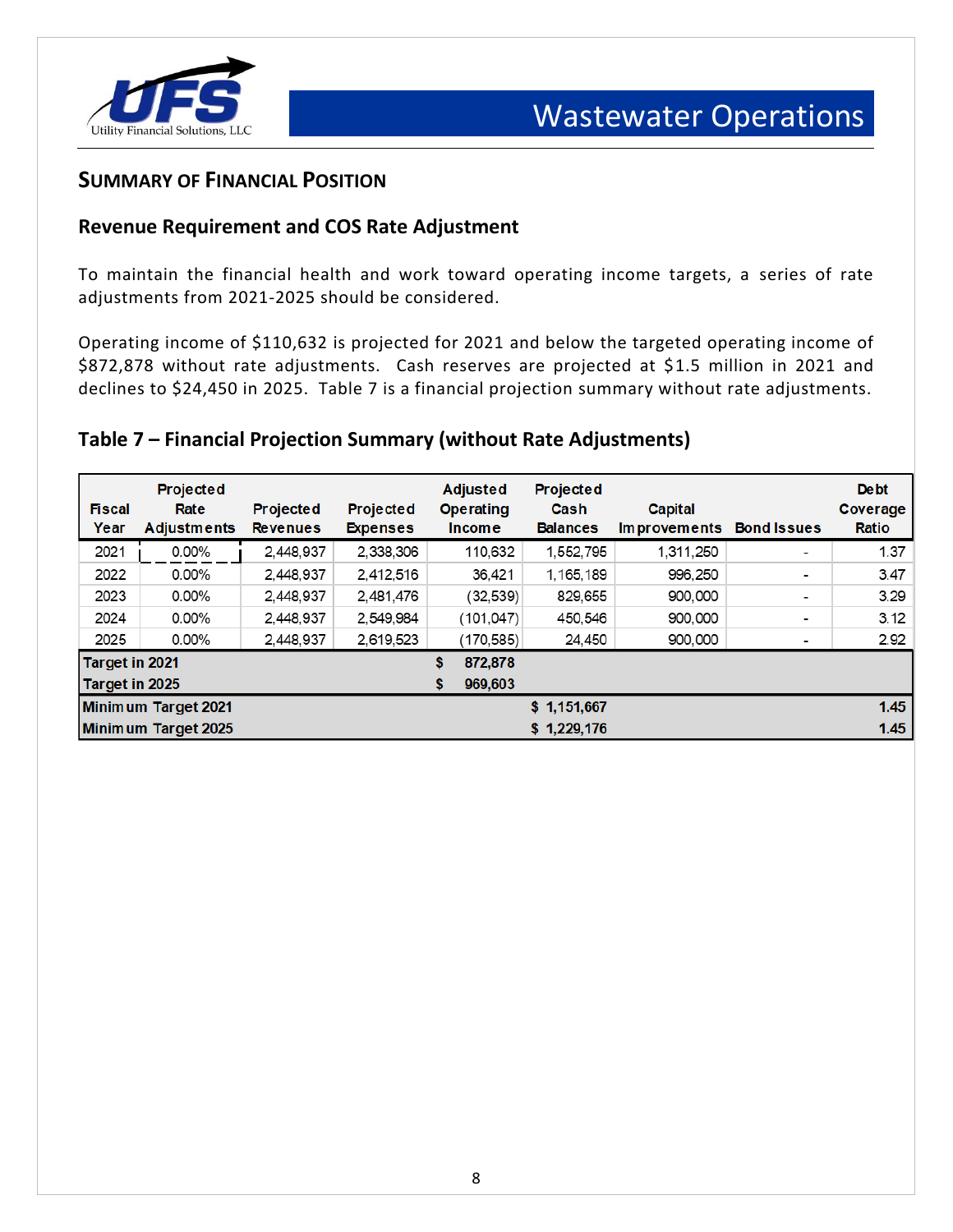

### **PROJECTED RATE TRACK**

Increasing rates requires balancing the financial health of the utility with the financial impact on customers and cost of service results. Table 8 below is the financial projection summary with projected rate increases of 5.1% in 2021 through 2025. The rate track was developed to stabilize operating income and the cash balance as well as meet the SAW grant requirements as established by EGLE. The Township received a SAW grant and the requirements are that the utility close any gap within the current budget within a 5 year period. The rate track closes the gap in the fifth year as shown in Table 8B. Should the utility not approve a rate plan following requirements, it could trigger the need to pay back the grant. The rate track should be reviewed annually as changes in revenues, expenses and capital can impact the rate track and bonding requirements.

| <b>Fiscal</b><br>Year | <b>Projected</b><br>Rate<br><b>Adjustments</b> | <b>Projected</b><br><b>Revenues</b> | <b>Projected</b><br><b>Expenses</b> | <b>Adjusted</b><br><b>Operating</b><br><b>Income</b> | Projected<br>Cash<br><b>Balances</b> | <b>Capital</b><br><b>Improvements</b> | <b>Bond Issues</b> | <b>Debt</b><br>Coverage<br>Ratio |
|-----------------------|------------------------------------------------|-------------------------------------|-------------------------------------|------------------------------------------------------|--------------------------------------|---------------------------------------|--------------------|----------------------------------|
| 2021                  | 5.10%                                          | 2,572,127                           | 2,338,306                           | 233,821                                              | 1,675,985                            | 1,311,250                             | -                  | 1.56                             |
| 2022                  | 5.10%                                          | 2,701,599                           | 2,412,516                           | 289,083                                              | 1,542,272                            | 996,250                               | -                  | 4.50                             |
| 2023                  | 5.10%                                          | 2,837,675                           | 2,481,476                           | 356,198                                              | 1,599,247                            | 900,000                               | -                  | 4.88                             |
| 2024                  | 5.10%                                          | 2,980,690                           | 2,549,984                           | 430,706                                              | 1,759,587                            | 900,000                               |                    | 5.32                             |
| 2025                  | 5.10%                                          | 3,130,999                           | 2,619,523                           | 511,476                                              | 2,028,643                            | 900,000                               |                    | 5.74                             |
| <b>Target in 2021</b> |                                                |                                     |                                     | \$<br>872,878                                        |                                      |                                       |                    |                                  |
| Target in 2025        |                                                |                                     |                                     | \$<br>969,603                                        |                                      |                                       |                    |                                  |
|                       | Minimum Target 2021                            |                                     |                                     |                                                      | \$1,151,667                          |                                       |                    | 1.45                             |
|                       | Minimum Target 2025                            |                                     |                                     |                                                      | \$1,229,176                          |                                       |                    | 1.45                             |

#### **Table 8 – Financial Projection Summary (with Proposed Rates)**

#### **Table 8B – Financial Projection Summary (with Proposed Rates) Meeting SAW Grant Requirements**

| <b>Charter Township of Union</b> |                |                     |                            |                |                            |     |                            |                            |                            |
|----------------------------------|----------------|---------------------|----------------------------|----------------|----------------------------|-----|----------------------------|----------------------------|----------------------------|
| <b>Wastewater Department</b>     |                |                     |                            |                |                            |     |                            |                            |                            |
| <b>Revenue Gap Rate Plan</b>     |                |                     |                            |                |                            |     |                            |                            |                            |
|                                  |                | <b>Current 2020</b> | <b>Fiscal Year</b><br>2021 |                | <b>Fiscal Year</b><br>2022 |     | <b>Fiscal Year</b><br>2023 | <b>Fiscal Year</b><br>2024 | <b>Fiscal Year</b><br>2025 |
| Revenue Gap From 2020            | \$.            | (672, 433)          |                            |                |                            |     |                            |                            |                            |
| Revenue From Increase            |                |                     | \$<br>123,190              | $\mathfrak{S}$ | 129,472                    | \$  | 136,075                    | \$<br>143,015              | \$<br>150,309              |
| <b>Cummulative Revenue Gap</b>   | $\mathfrak{S}$ | $(672, 433)$ \$     | $(549, 243)$ \$            |                | (419, 771)                 | \$. | $(283, 696)$ \$            | $(140,680)$ \$             | 9,629                      |
| Rate Increase                    |                |                     | 5.1%                       |                | 5.1%                       |     | 5.1%                       | 5.1%                       | 5.1%                       |
| <b>Proposed Rates:</b>           |                |                     |                            |                |                            |     |                            |                            |                            |
| <b>Monthly Billed QRTLY</b>      |                |                     |                            |                |                            |     |                            |                            |                            |
| <b>REU</b>                       | $\frac{1}{2}$  | 95.90 \$            | 100.79                     | \$             | 105.93                     | \$  | 111.33                     | \$<br>117.01               | \$<br>122.98               |
| <b>First Year Recovery</b>       |                |                     | 18.3%                      |                |                            |     |                            |                            |                            |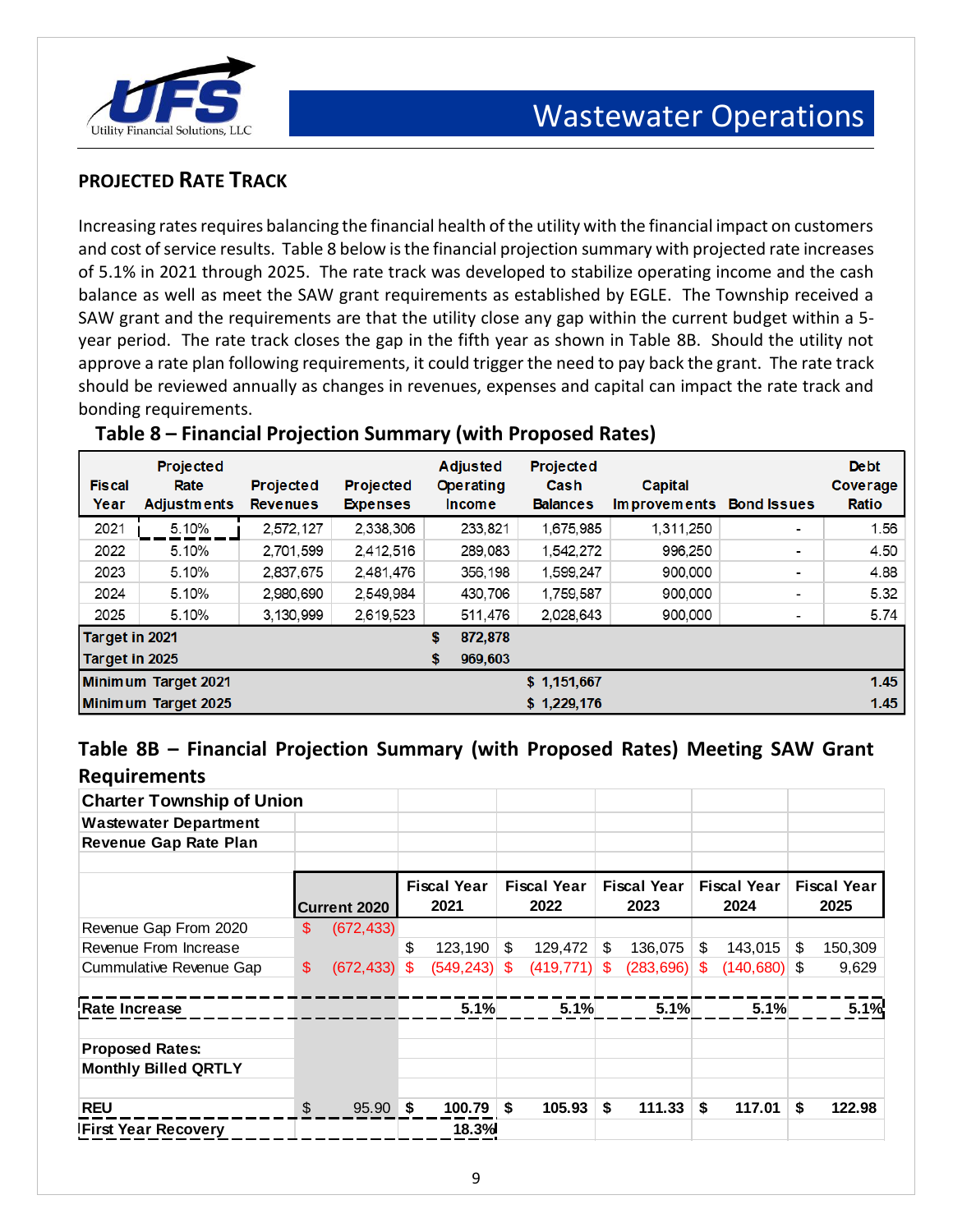

### **COST OF SERVICE RESULTS**

The purpose of a cost of service study is to allocate costs between flow (Commodity Costs) and customer service costs (Customer Costs). The cost of service study was based on recognized procedures from the American Public Works Association.

**Commodity Costs** are costs that tend to vary with the quantity of wastewater treated, as well as costs associated with the collection system.

**Customer Costs** are costs associated with serving customers regardless of their usage or demand characteristics. Customer costs include the operation and maintenance expenses related to meters and services, meter reading costs, billing and collection costs. The customer costs were allocated based on the relative size of water meters and services and the number of customers.

Table 9 compares the Charter Township of Union's current customer and commodity charges with the results of the cost of service analysis.

| <b>Meter Size</b> | <b>Current</b><br>Quarterly<br><b>Meter Charges</b><br>(per REU) | <b>Cost of Service</b><br>Quarterly<br><b>Charges (per</b><br><b>Meter Size)</b> |
|-------------------|------------------------------------------------------------------|----------------------------------------------------------------------------------|
| 5/8"              | \$<br>95.90                                                      | \$<br>74.20                                                                      |
| 1"                |                                                                  | 185.49                                                                           |
| 1.5"              |                                                                  | 370.98                                                                           |
| 2"                |                                                                  | 593.57                                                                           |
| 3"                |                                                                  | 1,112.94                                                                         |
| 4"                |                                                                  | 1,854.89                                                                         |
| 6"                |                                                                  | 3,709.79                                                                         |
| 8"                |                                                                  | 5,935.66                                                                         |
|                   |                                                                  |                                                                                  |
| Meter size        | <b>Current</b><br><b>Quarterly Cost</b>                          | <b>Cost of Service</b><br><b>Average Cost</b><br>(1000 Gallons)                  |
| All               | \$                                                               | \$<br>4.690                                                                      |

#### **Table 9 – Comparison of Current Customer Rates with Actual Cost of Service**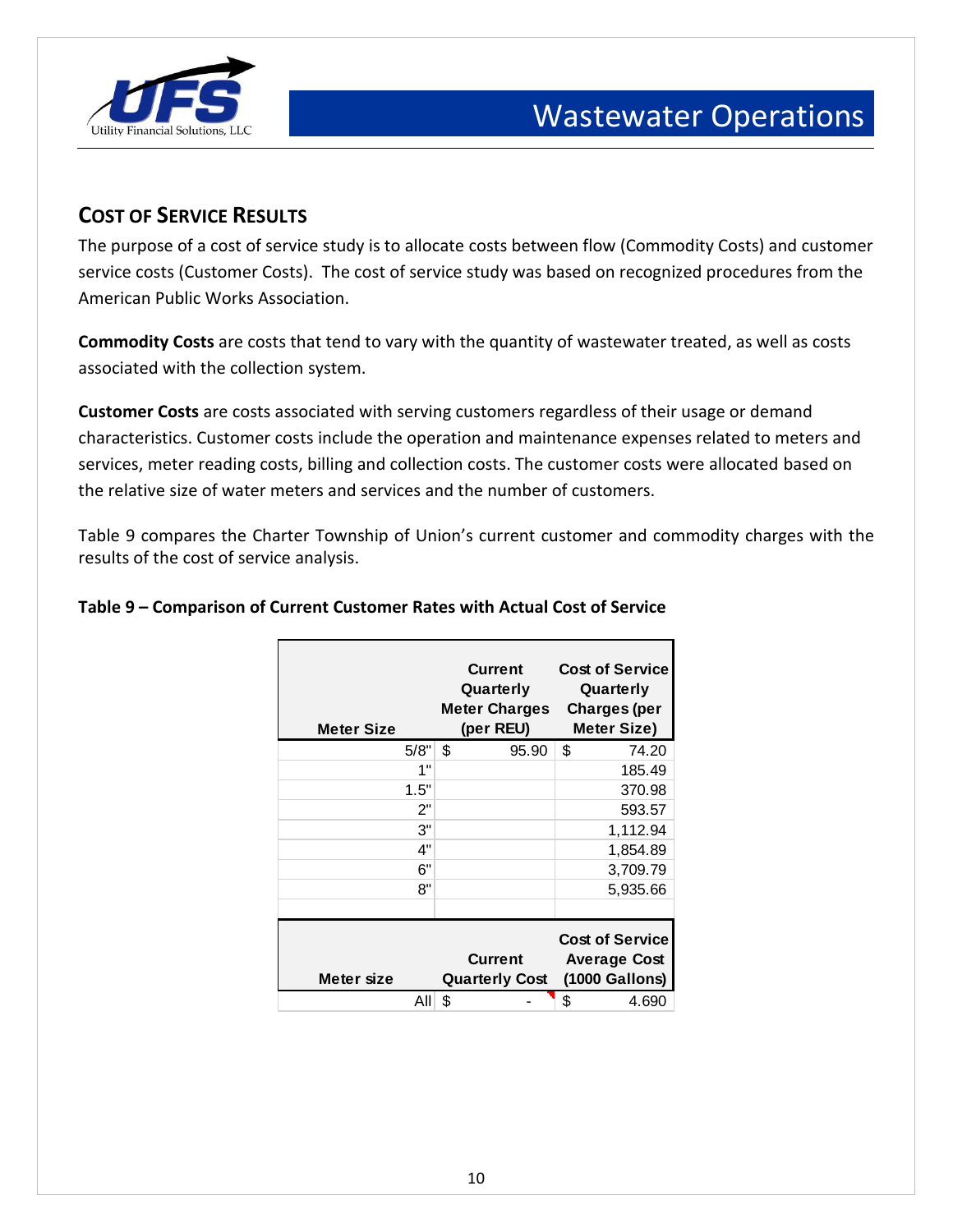

#### **SIGNIFICANT ASSUMPTIONS**

This section outlines the procedures used to develop the cost of service and rate design for the Wastewater Utility and the related significant assumptions.

#### **Forecasted Operating Expenses**

Forecasted expenses were based on 2019 actual and Budget 2020 and adjusted for inflation.

#### **Inflation**

Inflation was assumed at 2.5% annually.

#### **Depreciation Expense**

Depreciation expense was projected based on historical capital additions and discussions with management on future capital additions.

#### **Interest Income**

Interest income was forecasted based on projected cash balances and an interest rate of 1.0%.

#### **Capital Improvements**

The capital improvement projections were provided by the Charter Township of Union. Projections for 2021-2025 are listed below:

|      | Projected           |  |
|------|---------------------|--|
|      | Capital             |  |
| Year | <b>Improvements</b> |  |
| 2021 | 1,311,250           |  |
| 2022 | 996,250             |  |
| 2023 | 900,000             |  |
| 2024 | 900,000             |  |
| 2025 | 900,000             |  |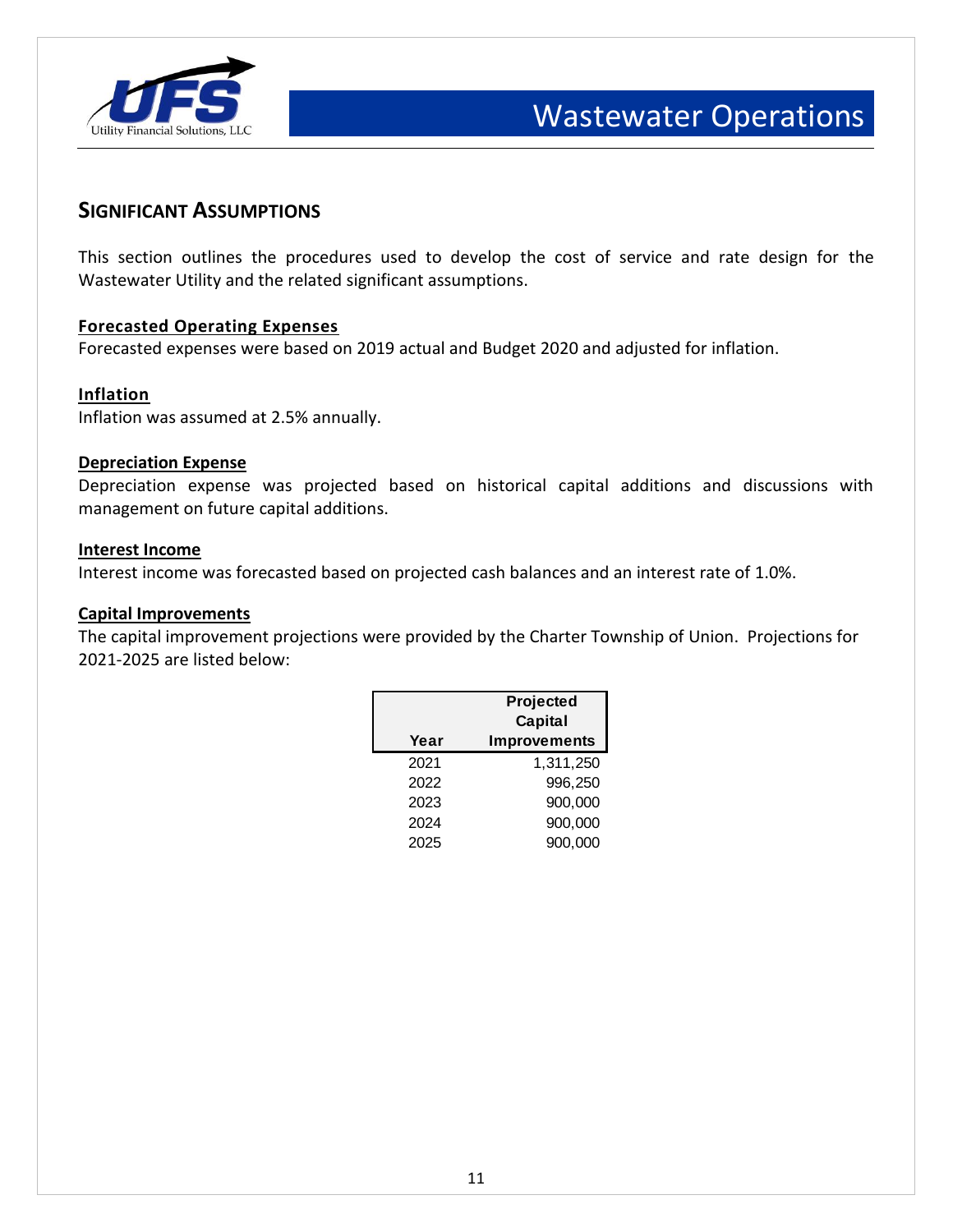

### **WASTEWATER OPERATION FINDINGS**

1. For the Charter Township of Union to maintain long-term financial targets of the wastewater utility, rate increases should be considered. Below is a summary of the financial projection with proposed rate increases of 5.1% in 2021-2025. The rate track should improve targeted operating income and maintain cash balances as well as meet EGLE requirements under the SAW grant. The rate track should be reviewed annually to ensure it is sufficient as changes in revenues, expenses and capital can affect the rate track and bonding requirements.

| <b>Fiscal</b><br>Year | <b>Projected</b><br>Rate<br><b>Adjustments</b> | <b>Projected</b><br><b>Revenues</b> | <b>Projected</b><br><b>Expenses</b> | <b>Adjusted</b><br><b>Operating</b><br><b>Income</b> | <b>Projected</b><br>Cash<br><b>Balances</b> | <b>Capital</b><br><b>Improvements</b> | <b>Bond Issues</b> | <b>Debt</b><br>Coverage<br>Ratio |
|-----------------------|------------------------------------------------|-------------------------------------|-------------------------------------|------------------------------------------------------|---------------------------------------------|---------------------------------------|--------------------|----------------------------------|
| 2021                  | 5.10%                                          | 2.572.127                           | 2.338.306                           | 233.821                                              | 1.675.985                                   | 1.311.250                             | ۰                  | 1.56                             |
| 2022                  | 5.10%                                          | 2,701,599                           | 2.412.516                           | 289,083                                              | 1,542,272                                   | 996.250                               | $\blacksquare$     | 4.50                             |
| 2023                  | 5.10%                                          | 2.837.675                           | 2.481.476                           | 356,198                                              | 1.599.247                                   | 900,000                               | ۰                  | 4.88                             |
| 2024                  | 5.10%                                          | 2.980.690                           | 2.549.984                           | 430,706                                              | 1,759,587                                   | 900,000                               | -                  | 5.32                             |
| 2025                  | 5.10%                                          | 3.130.999                           | 2.619.523                           | 511,476                                              | 2.028.643                                   | 900,000                               |                    | 5.74                             |
| Target in 2021        |                                                |                                     |                                     | \$<br>872,878                                        |                                             |                                       |                    |                                  |
| Target in 2025        |                                                |                                     |                                     | \$<br>969,603                                        |                                             |                                       |                    |                                  |
|                       | Minim um Target 2021                           |                                     |                                     |                                                      | \$1,151,667                                 |                                       |                    | 1.45                             |
|                       | Minimum Target 2025                            |                                     |                                     |                                                      | \$1,229,176                                 |                                       |                    | 1.45                             |